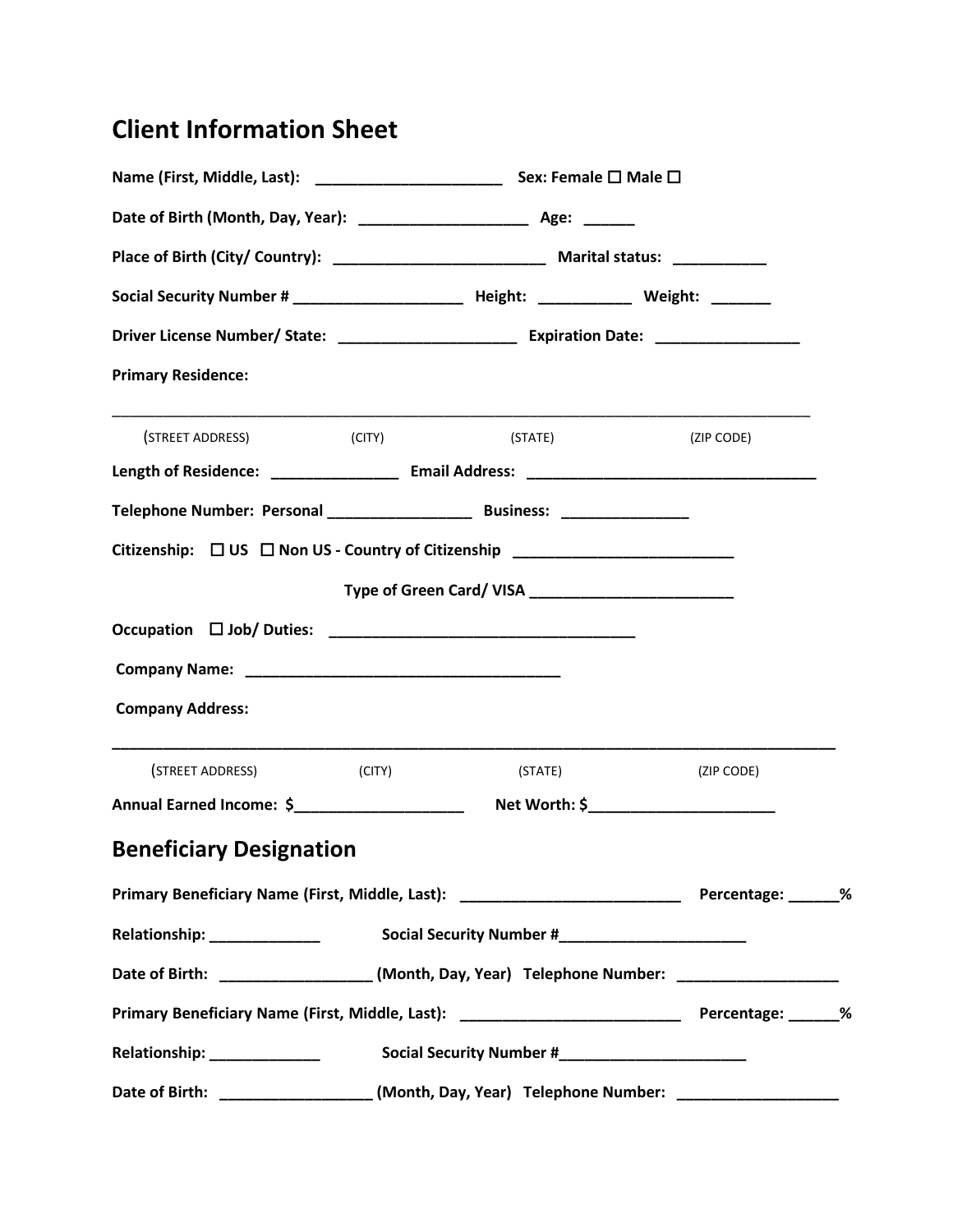|                                                                                                    |                           | Secondary Beneficiary Name (First, Middle, Last): _______________________________ Percentage: ______%      |
|----------------------------------------------------------------------------------------------------|---------------------------|------------------------------------------------------------------------------------------------------------|
| Relationship: _______________                                                                      |                           |                                                                                                            |
|                                                                                                    |                           | Date of Birth: ___________________(Month, Day, Year) Telephone Number: _________________                   |
|                                                                                                    |                           | Secondary Beneficiary Name (First, Middle, Last): ______________________________ Percentage: ______%       |
| Relationship: _____________                                                                        |                           |                                                                                                            |
|                                                                                                    |                           | Date of Birth: ____________________(Month, Day, Year) Telephone Number: ___________________________        |
|                                                                                                    |                           |                                                                                                            |
| <b>Death Benefit Option:</b>                                                                       |                           |                                                                                                            |
|                                                                                                    |                           | $\Box$ Option 1 (Death Benefit = Face Amount) $\Box$ Option 2 (Death Benefit = Face Amount + Policy Value) |
| Monthly (Pre-Authorized Payment plan only)                                                         |                           |                                                                                                            |
| <b>Name of financial institution:</b>                                                              |                           |                                                                                                            |
| Account type: $\Box$ Checking $\Box$ Savings                                                       |                           |                                                                                                            |
| (Routing number)                                                                                   | (Account Number)          | (Confirm account number)                                                                                   |
| <b>Payment Information</b>                                                                         |                           |                                                                                                            |
| $\Box$ Life insurance premium (choose one)<br>$\Box$ EFT including initial premium $\Box$ EFT only |                           |                                                                                                            |
| $\square$ Loan repayment                                                                           |                           |                                                                                                            |
| $\Box$ Monthly<br><b>Process entries:</b>                                                          | $\square$ Quarterly<br>\$ | $\square$ Semi-Annually<br>$\square$ Annually                                                              |
| (Withdrawal day)                                                                                   | In the amount of          | Add to policy/ contract Number                                                                             |
| <b>Physician Information</b>                                                                       |                           |                                                                                                            |
| Primary Physician Name (First, Middle, Last): __________________________________                   |                           |                                                                                                            |
| <b>Address:</b>                                                                                    |                           |                                                                                                            |
| (STREET ADDRESS)                                                                                   | (CITY)<br>(STATE)         | (ZIP CODE)                                                                                                 |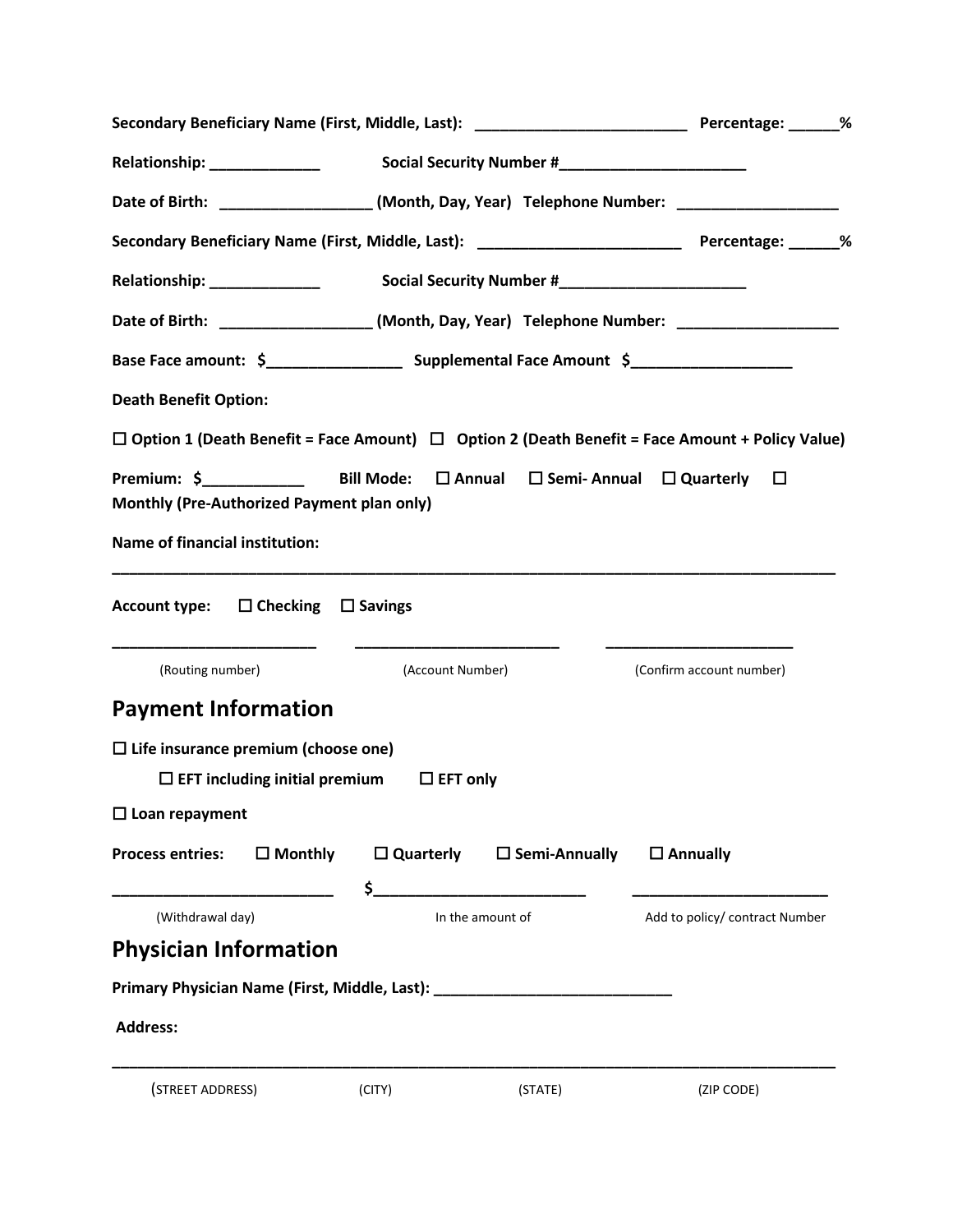| Reason for last visit, outcome and treatment prescribed:                                                                                                                                              |  |
|-------------------------------------------------------------------------------------------------------------------------------------------------------------------------------------------------------|--|
|                                                                                                                                                                                                       |  |
|                                                                                                                                                                                                       |  |
| <b>Life New Case Checklist</b>                                                                                                                                                                        |  |
|                                                                                                                                                                                                       |  |
| $\Box$ 1. Proof of third-party assets (* Documents signed by accountants, if there are specific bank<br>certificates and / or real estate certificate, please provide) (Depending on the face amount) |  |
| $\Box$ 2. Illustration                                                                                                                                                                                |  |
| $\Box$ 3. Visa                                                                                                                                                                                        |  |
| $\Box$ 4. Passport                                                                                                                                                                                    |  |
| $\Box$ 5. Entry and exit stamp                                                                                                                                                                        |  |
| $\Box$ 6. Chinese ID                                                                                                                                                                                  |  |
| $\Box$ 7. Green Card Copy                                                                                                                                                                             |  |
| 8. Address in China<br>$\Box$                                                                                                                                                                         |  |
| 9. Company in China (Name, Address, Phone Number) & Job/Duties and the Employment date<br>□                                                                                                           |  |
| 10. Exam Barcode<br>ப                                                                                                                                                                                 |  |
| 11. How long has the agent known this client?<br>ப                                                                                                                                                    |  |
| 12. The income of client's spouse, what is the net worth?<br>ப                                                                                                                                        |  |
| 13. Does client have immediate family members? Are they in U.S. or other countries? What are<br>ப<br>their name, nationalities, ages and citizenship?                                                 |  |